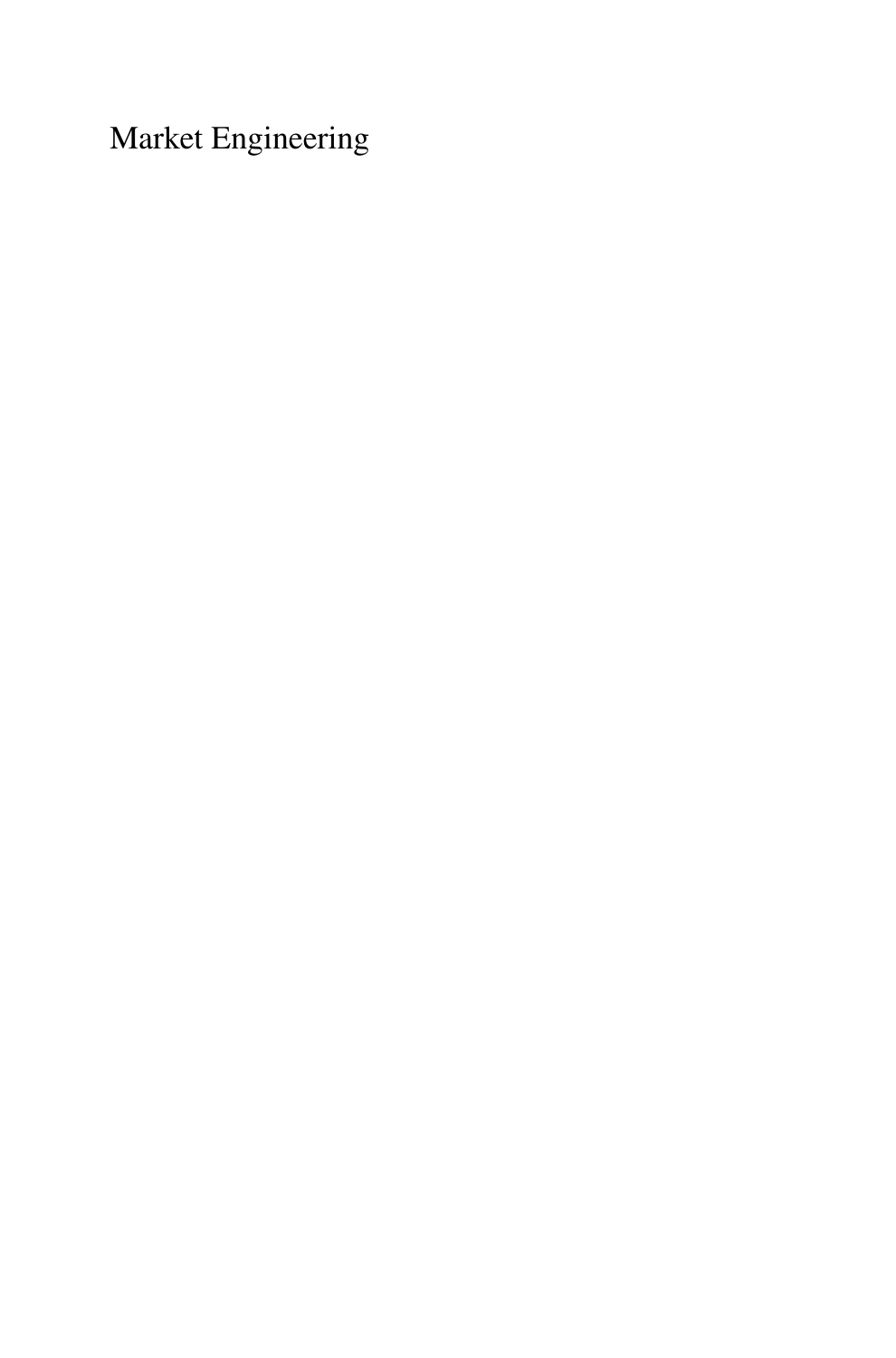Henner Gimpel • Jan Krämer • Dirk Neumann • Jella Pfeiffer • Stefan Seifert • Timm Teubner • Daniel J. Veit • Anke Weidlich Editors

## Market Engineering

Insights from Two Decades of Research on Markets and Information

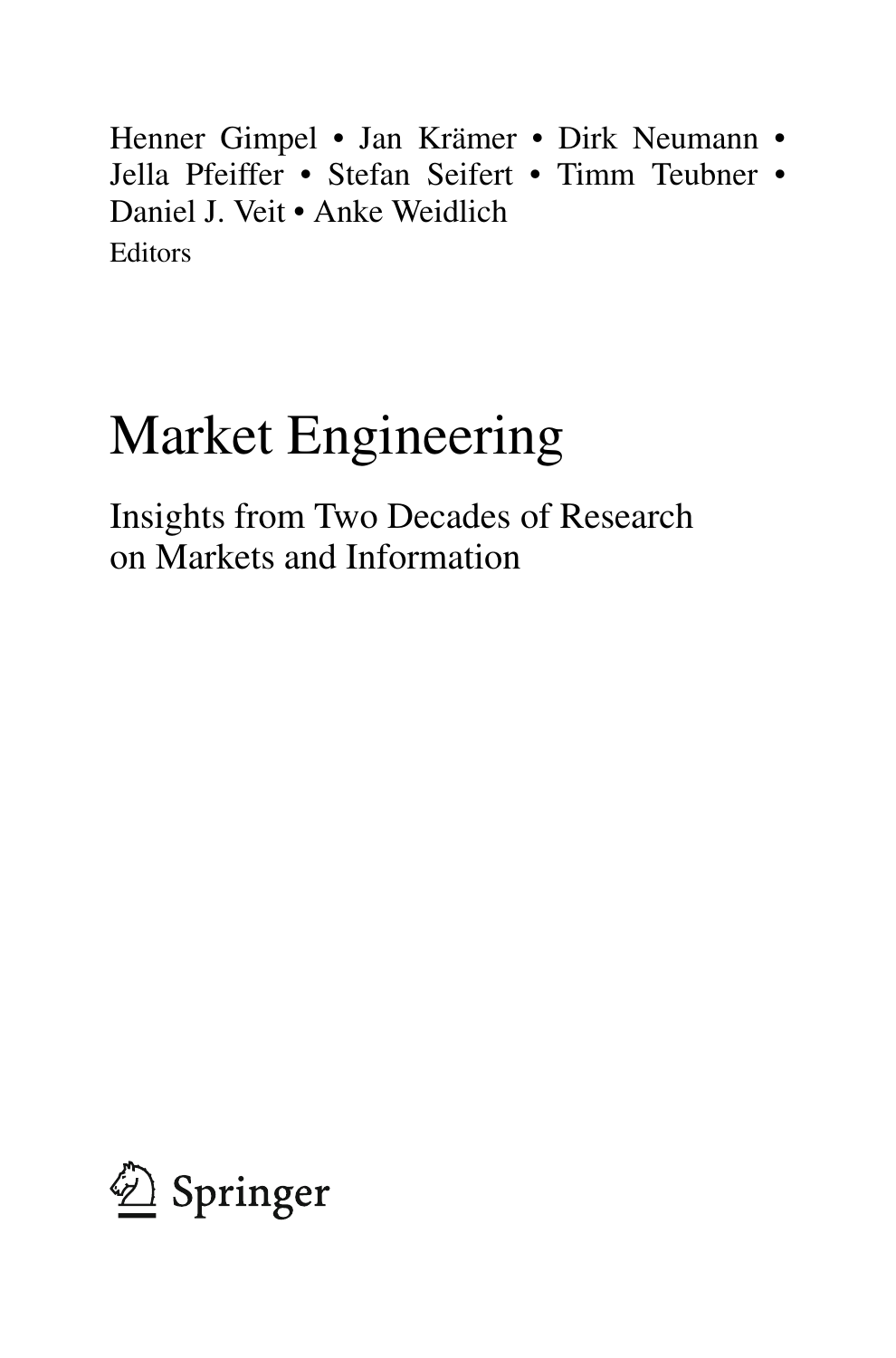*Editors* Henner Gimpel University of Hohenheim Stuttgart, Germany

Dirk Neumann University of Freiburg Freiburg im Breisgau, Germany

Stefan Seifert University of Bayreuth Bayreuth, Germany

Daniel J. Veit University of Augsburg Augsburg, Germany

Jan Krämer University of Passau Passau, Germany

Jella Pfeiffer University of Giessen Giessen, Germany

Timm Teubner Technical University of Berlin Berlin, Germany

Anke Weidlich University of Freiburg Freiburg im Breisgau, Germany



ISBN 978-3-030-66660-6 ISBN 978-3-030-66661-3 (eBook) <https://doi.org/10.1007/978-3-030-66661-3>

© The Editor(s) (if applicable) and The Author(s) 2021. This book is an open access publication.

**Open Access** This book is licensed under the terms of the Creative Commons Attribution 4.0 International License [\(http://creativecommons.org/licenses/by/4.0/\)](http://creativecommons.org/licenses/by/4.0/), which permits use, sharing, adaptation, distribution and reproduction in any medium or format, as long as you give appropriate credit to the original author(s) and the source, provide a link to the Creative Commons licence and indicate if changes were made.

The images or other third party material in this book are included in the book's Creative Commons licence, unless indicated otherwise in a credit line to the material. If material is not included in the book's Creative Commons licence and your intended use is not permitted by statutory regulation or exceeds the permitted use, you will need to obtain permission directly from the copyright holder.

The use of general descriptive names, registered names, trademarks, service marks, etc. in this publication does not imply, even in the absence of a specific statement, that such names are exempt from the relevant protective laws and regulations and therefore free for general use.

The publisher, the authors, and the editors are safe to assume that the advice and information in this book are believed to be true and accurate at the date of publication. Neither the publisher nor the authors or the editors give a warranty, expressed or implied, with respect to the material contained herein or for any errors or omissions that may have been made. The publisher remains neutral with regard to jurisdictional claims in published maps and institutional affiliations.

Cover illustration: private photography

This Springer imprint is published by the registered company Springer Nature Switzerland AG. The registered company address is: Gewerbestrasse 11, 6330 Cham, Switzerland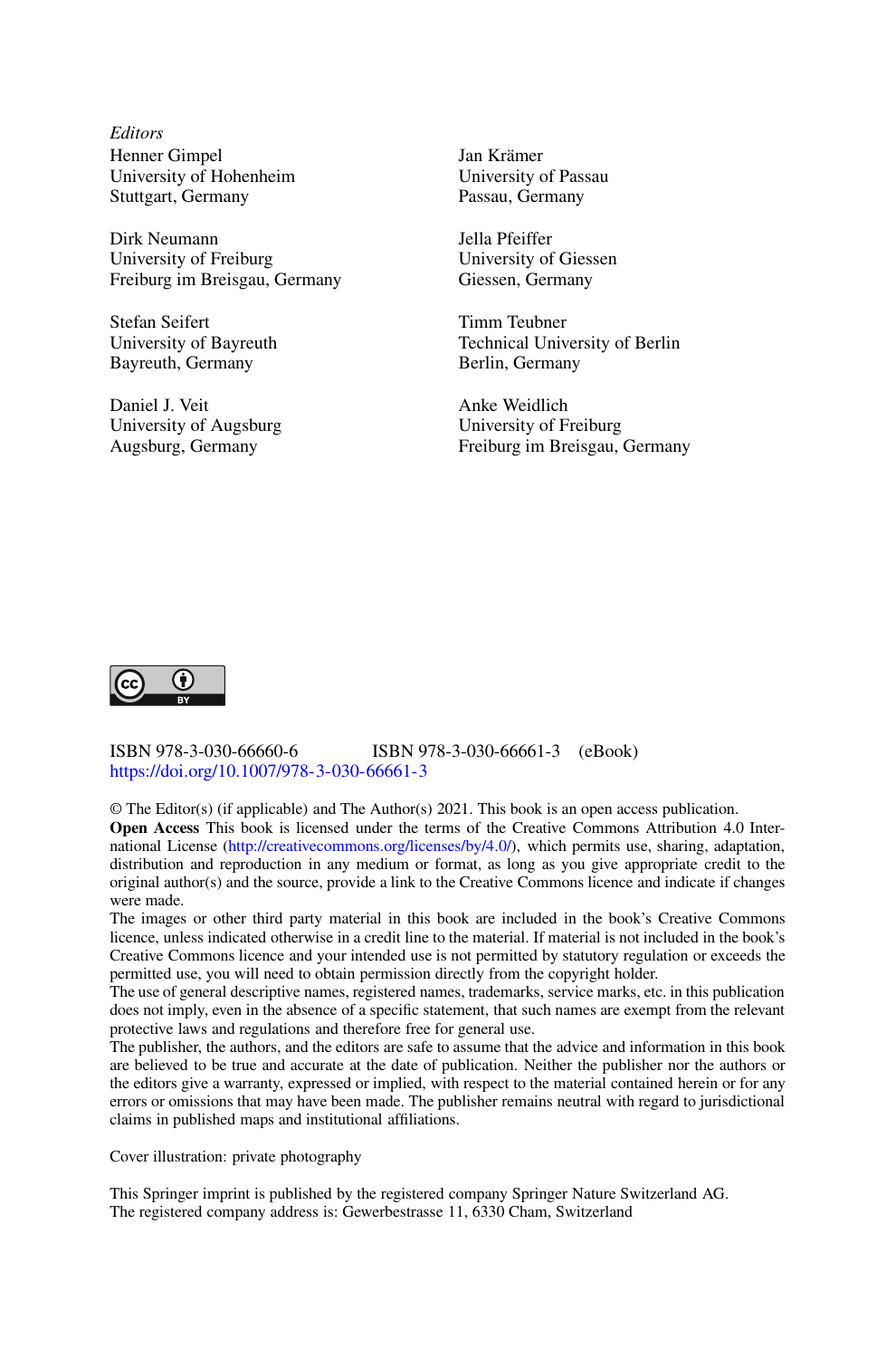## **Preface**

This volume appears for a very special reason. Our academic father, Professor Dr. Christof Weinhardt, celebrates his 60th birthday this month.

We came together as eight of his former students to honor Christof and his achievements because we highly appreciate the particular impact he had on our academic careers. We invited all of Christof's students who remained in academia to contribute. Moreover, we asked exceptional people in Christof's life to write personal contributions. The result is a volume of 15 mostly scientific articles with 49 authors, which mirror many different aspects of the outcome of Christof's broad spectrum of academic personalities he gave stewardship to on his way.

How did it begin? Christof studied Wirtschaftsingenieurwesen (Industrial Engineering and Management) and subsequently defended his doctorate at the University of Karlsruhe (TH). He then defended his habilitation at the University of Giessen where, after a short sojourn at his first chaired position in Quantitative Business Administration at Bielefeld University, he received his full professorship in 1994. Six years later, he followed an offer to establish a new field of study back at his alma mater, where he took over the *Lehrstuhl für Informationsbetriebswirtschaftslehre* in November 2000.

Christof's achievements in research, service to his university, and service to the research community are impressive. His research and teaching focus on interdisciplinary topics related to market engineering, market design, information engineering, service science, and participation with applications in IT services, energy, finance, and telecommunications markets. In these areas, he published more than 150 peer-reviewed papers and books. Christof was a guest professor and visiting scholar in the USA, Canada, Australia, Singapore, Italy, and Austria. He always strived for interdisciplinary collaborations, collaborative research projects, and coordinated programs.

Christof is founder of the Karlsruhe Service Research Institute (KSRI), the Karlsruhe School of Services (KSOS), the Karlsruhe Decision & Design Lab  $(KD<sup>2</sup>Lab)$ , and the House of Participation (HoP) at the Karlsruhe Institute of Technology (KIT). He also served as Dean of the Department of Economics and Management and on the Strategy and Research Board of KIT. He headed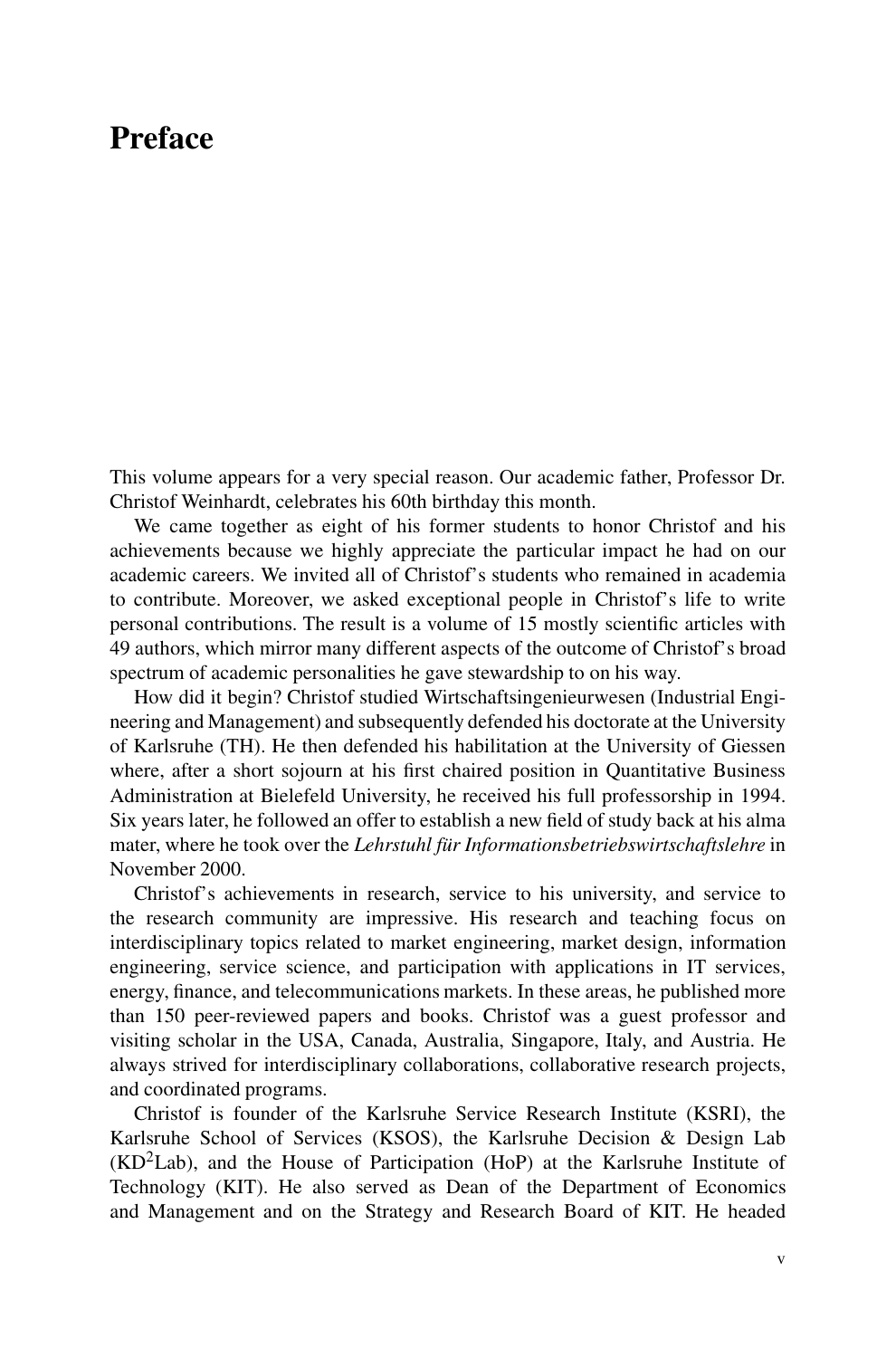the interdisciplinary DFG Research Training Group "Information and Market Engineering" and is a director of Forschungszentrum Informatik (FZI). Christof consulted the German Federal Parliament and was invited to join their Committee of Enquiry "Internet and the Digital Society" as an expert advisor. For our research community, Christof was Speaker of the Fachbereich Wirtschaftsinformatik of the Gesellschaft für Informatik, organizer of the 2007 international conference on Wirtschaftsinformatik, and member of the Review Board at DFG (Fachkollegiat), and he currently is the Editor-in-Chief of the journal *Business & Information Systems Engineering*.

Christof supported each and every one of us in developing our academic careers under his guidance. We all owe him many thanks. One particular thing about Christof is that he has an innate sense of people and their potential. This ability is not only centered around pure analytic capabilities. Christof takes a person into his environment in a very special way. Once offered, if one decides to take that path, it is a challenging journey with never a dull moment. On the one hand, Christof demands a lot from his students, including academic dedication and productivity and personal involvement in early-morning or late-night sessions developing new ideas, concepts, grant proposals, or entire research agendas. On the other hand, boarding Christof's ship has always been an opportunity to grow to one's full potential, as he has a lot to offer to all those who decide to take this chance.

Christof encourages his students to use a broad spectrum of methodologies, research approaches, and philosophies. From an epistemological perspective, one could say that he chose a pragmatist approach. One of his sayings, "Wissenschaft ist immer auch ein soziales System" (science is always a social system, too), underlines this beautifully. Christof established an academic ecosystem of the chair and multiple connected institutes, partially funded by public bodies and corporations, and he always managed to cover contemporary "hot" topics, thereby opening opportunities for many academically and industry-oriented students. His ability to constantly inspire skilled and passionate new students to become part of the team and to create an atmosphere in which critique and support were offered among the team members on a very advanced level helped us tremendously. With all this, Christof offered us an excellent platform for personal development, collegial teamwork, making friends, and developing the enthusiasm for pursuing our careers as professors. The further professional development of Christof's students who contributed to this volume shows that we succeeded. This development is certainly also largely due to Christof's dedication to making us all aware of what it means to enter a serious scientific engagement.

Tremendous success can also be seen in the fact that more than 94 students achieved their doctorate under Christof's guidance; many of them have bright careers in industry and, to date, 22 of Christof's students have become professors in Germany and abroad. Christof's personality inspired something in us all that made us achieve what we did.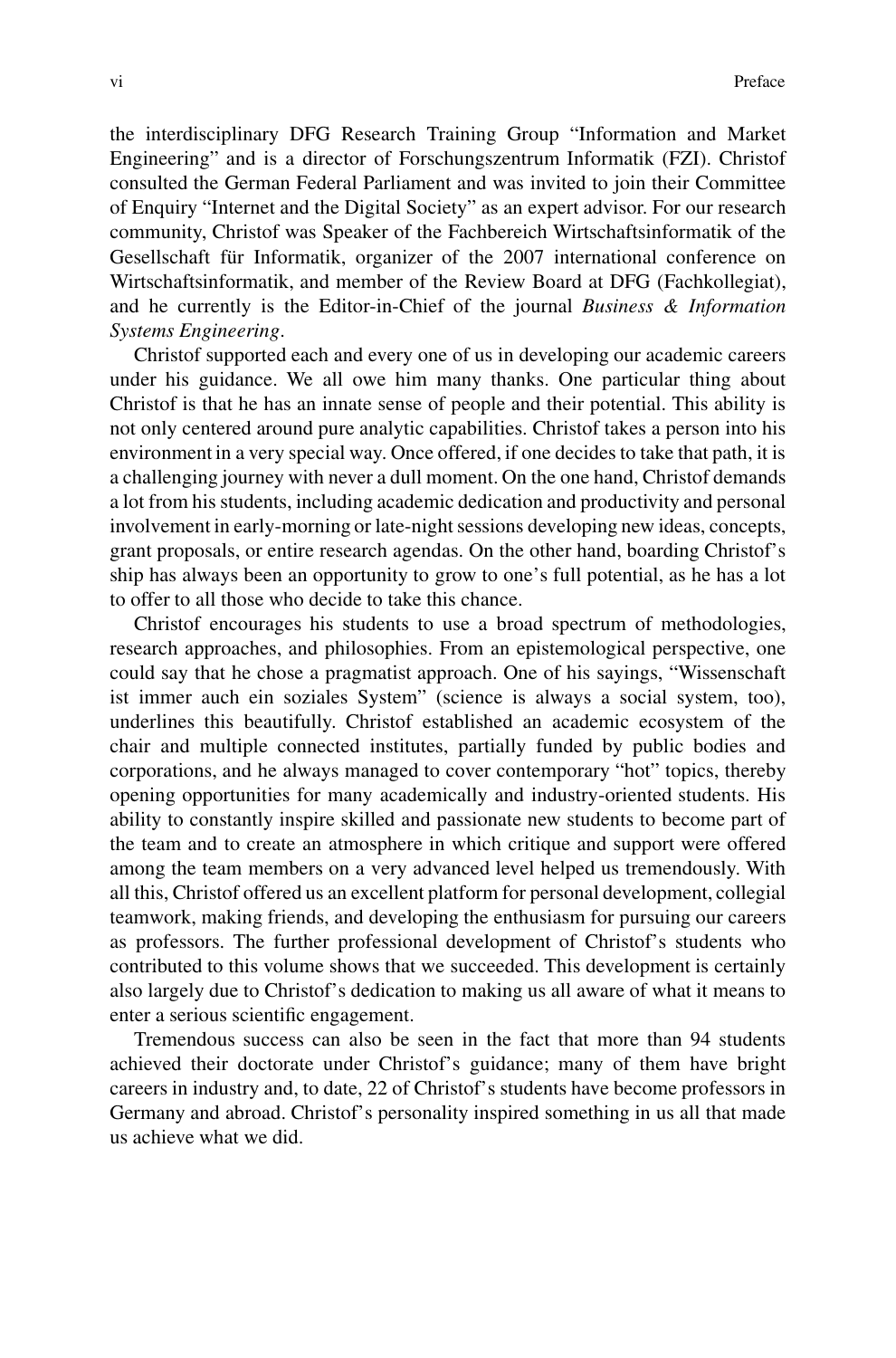Preface viii algebra in the contract of the contract of the contract of the contract of the contract of the contract of the contract of the contract of the contract of the contract of the contract of the contract of the co

What unites us in composing this volume—in its colorful and vivid diversity of academic traditions, epistemological stances, and personal perspectives—is the deep and wholehearted gratitude we owe to Professor Dr. Christof Weinhardt, our supervisor, mentor, and friend!

Stuttgart, Germany Henner Gimpel Passau, Germany Jan Krämer Freiburg, Germany Dirk Neumann Giessen, Germany Jella Pfeiffer Bayreuth, Germany Stefan Seifert Berlin, Germany Timm Teubner Augsburg, Germany Daniel J. Veit Freiburg, Germany **Ankersenser Ankersenser Ankersenser Ankersenser Ankersenser Ankersenser Ankersenser Ankersenser Ankersenser Ankersenser Ankersenser Ankersenser Ankersenser Ankersenser Ankersenser Ankersenser Ankersenser** April 2021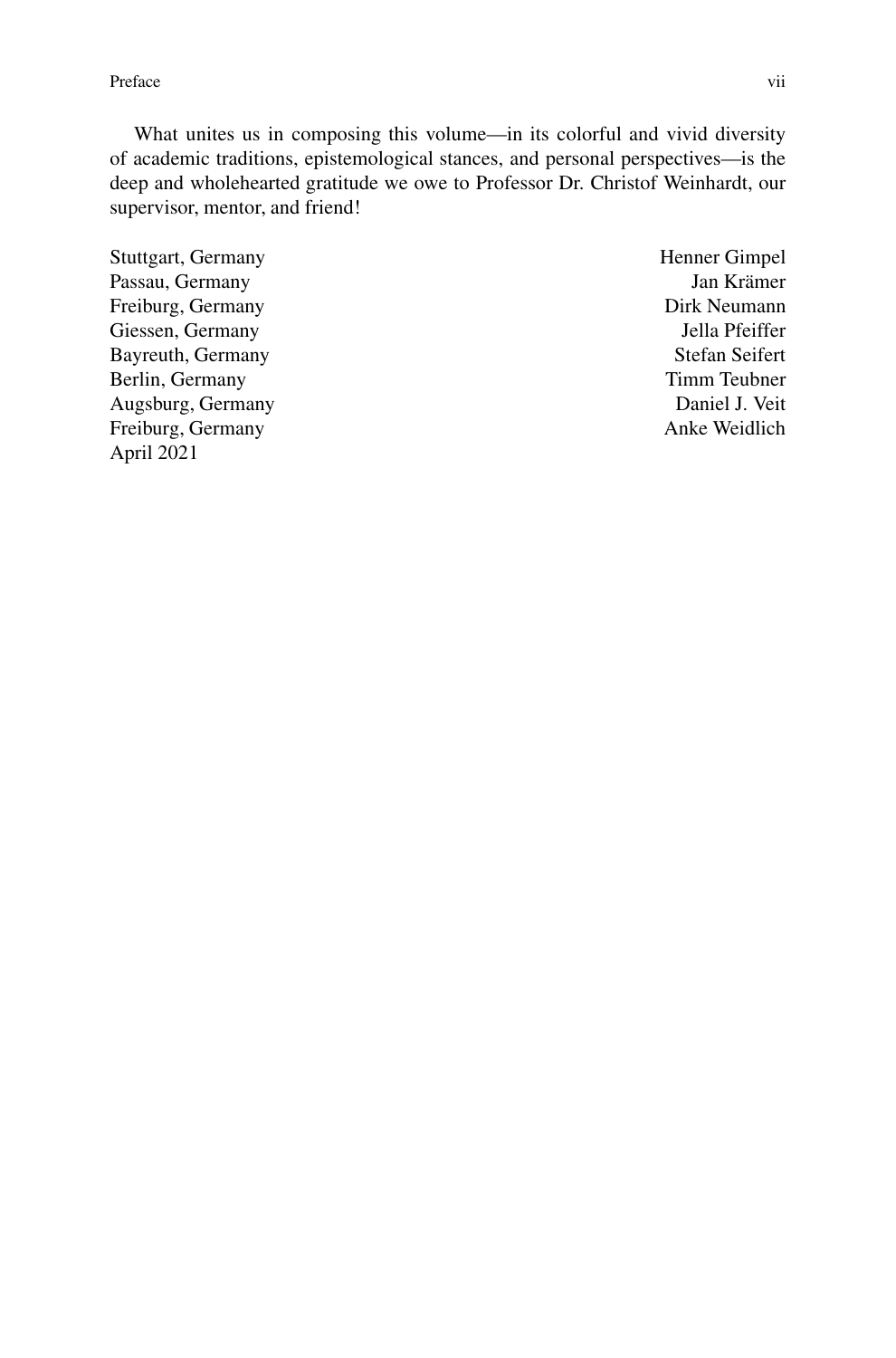## **Contents**

| Information and Market Engineering at KIT: Quo Vadis?<br>David Dann, Michael Thomas Knierim, Christian Peukert, Philipp Staudt,<br>and Tim Straub                                                                              | $\mathbf{1}$ |
|--------------------------------------------------------------------------------------------------------------------------------------------------------------------------------------------------------------------------------|--------------|
| Greta Hoffmann, Anke Greif-Winzrieth, Jella Pfeiffer, Michael Thomas<br>Knierim, Christian Peukert, Marc T.P. Adam                                                                                                             | 19           |
| <b>Market Success: The Quest for the Objectives and Success Factors</b>                                                                                                                                                        | 21           |
| Henner Gimpel, Lisa Hanny, Marion Ott, Jonathan Wagner,<br>Martin Weibelzahl, Martin Bichler, and Steffi Ober                                                                                                                  |              |
| <b>Decision Analytics for Initial Public Offerings: How Filing</b><br>Jonas Krinitz and Dirk Neumann                                                                                                                           | 45           |
| <b>Taxonomy Development for Business Research: A Hands-On</b>                                                                                                                                                                  |              |
| Dennis M. Steininger, Manuel Trenz, and Daniel J. Veit                                                                                                                                                                         | 69           |
| <b>Understanding Emotions in Electronic Auctions: Insights</b><br>Marc T. P. Adam and Jan Krämer                                                                                                                               | 87           |
| <b>Studying Conceptual Modeling Processes: A Modeling Tool,</b><br>Research Observatory, and Multimodal Observation Setup<br>Stefan Strecker, Kristina Rosenthal, and Benjamin Ternes                                          | 99           |
| Engineering Energy Markets: The Past, the Present, and the Future<br>Clemens van Dinther, Christoph M. Flath, Johannes Gaerttner,<br>Julian Huber, Esther Mengelkamp, Alexander Schuller, Philipp Staudt,<br>and Anke Weidlich | 113          |